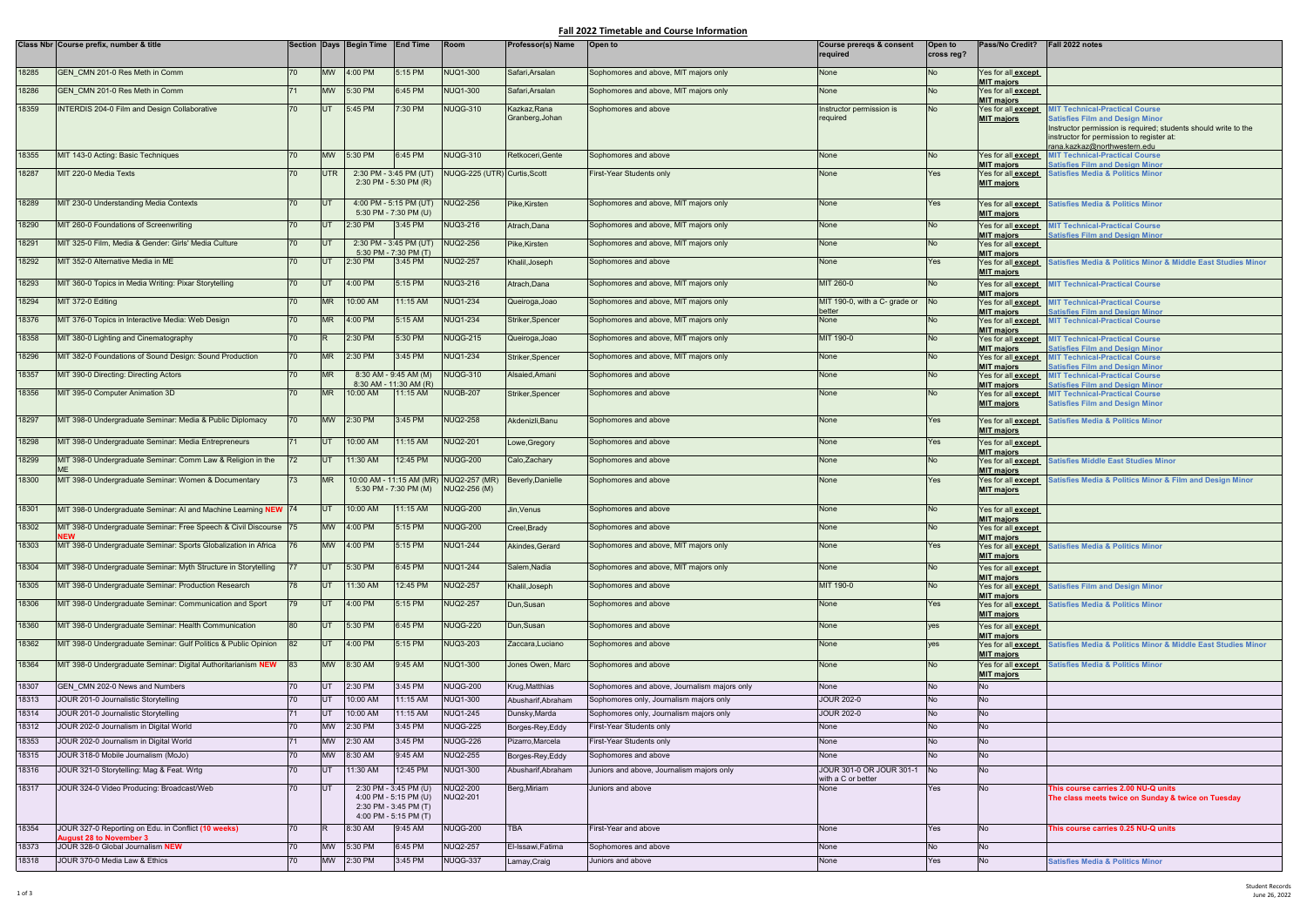## **Fall 2022 Timetable and Course Information**

|       | Class Nbr Course prefix, number & title                                               |               |            | Section Days Begin Time | <b>End Time</b>    | Room                                               | Professor(s) Name              | Open to                                                             | Course preregs & consent<br>required        | Open to<br>cross reg? | Pass/No Credit?    | Fall 2022 notes                                                                                                                                                                                                               |
|-------|---------------------------------------------------------------------------------------|---------------|------------|-------------------------|--------------------|----------------------------------------------------|--------------------------------|---------------------------------------------------------------------|---------------------------------------------|-----------------------|--------------------|-------------------------------------------------------------------------------------------------------------------------------------------------------------------------------------------------------------------------------|
| 18319 | JOUR 370-0 Media Law & Ethics                                                         | 71            | <b>MW</b>  | 4:00 PM                 | 5:15 PM            | NUQG-337                                           | Lamay,Craig                    | Juniors and above                                                   | None                                        | Yes                   | No.                | <b>Satisfies Media &amp; Politics Minor</b>                                                                                                                                                                                   |
| 18320 | JOUR 390-0 Special Topics: Sports Writing and Reporting                               | 70            | UT         | 8:30 AM                 | 9:45 AM            | <b>NUQ1-302</b>                                    | Kozman, Claudia                | Juniors and above, Journalism majors only                           | <b>JOUR 201-0</b>                           | <b>No</b>             | <b>No</b>          |                                                                                                                                                                                                                               |
| 18321 | JOUR 390-0 Special Topics: Cultural and Media Magazine                                | 71            | <b>MW</b>  | 11:30 AM                | 12:45 PM           | <b>NUQ2-254</b>                                    | Pizarro,Marcela                | Juniors and above                                                   | None                                        | No                    | <b>No</b>          |                                                                                                                                                                                                                               |
| 18361 | MIT 398-0 Undergraduate Seminar: Cultural and Media Magazine                          |               | <b>MW</b>  | 1:30 AM                 | 2:45 PM            | <b>NUQ2-254</b>                                    | Pizarro, Marcela               | Juniors and above                                                   | None                                        | No l                  | Yes for all except |                                                                                                                                                                                                                               |
|       |                                                                                       |               |            |                         |                    |                                                    |                                |                                                                     |                                             |                       | <b>MIT majors</b>  |                                                                                                                                                                                                                               |
| 18322 | JOUR 390-0 Special Topics: Interactive Longform Jour                                  | 72            |            | 5:30 PM                 | 6:45 PM            | <b>NUQ2-257</b>                                    | Dunsky, Marda                  | JOUR majors only, sophomore and above                               | <b>JOUR 301-1</b>                           | No.                   | No.                |                                                                                                                                                                                                                               |
| 18370 | JOUR 390-0 Special Topics: Gender and the Media                                       | 73            | <b>MW</b>  | 8:30 AM                 | 9:45 AM            | <b>NUQ2-257</b>                                    | Paschyn, Christina             | Sophomores and above                                                | None                                        | Yes                   | <b>No</b>          |                                                                                                                                                                                                                               |
| 18371 | JOUR 390-0 Special Topics: Science and Health Journalism                              | 74            |            | 4:00 PM                 | 5:15 PM            | <b>NUQ2-258</b>                                    | Paschyn, Christina             | Sophomores and above                                                | None                                        | No                    | <b>No</b>          |                                                                                                                                                                                                                               |
| 18372 | MIT 398-0 Undergraduate Seminar: Science and Health Journalism 84                     |               | IUT :      | 1:00 PM                 | 5:15 PM            | <b>JUQ2-258</b>                                    | Paschyn, Christina             | Sophomores and above                                                | <b>None</b>                                 | No.                   | No.                |                                                                                                                                                                                                                               |
| 18308 | STRATCOM 303-0 Introduction to Strategic Comm                                         | 70            | <b>MW</b>  | 2:30 PM                 | 3:45 PM            | <b>NUQG-200</b>                                    | Allagui, Ilhem                 | Sophomores and above                                                | None                                        | No                    | No.                | <b>Satisfies Strategic Communication Minor</b>                                                                                                                                                                                |
| 18309 | STRATCOM 305-0 Corporate Storytelling                                                 | 70            |            | 8:30 AM                 | 11:00 AM           | <b>NUQ1-223</b>                                    | Anghelcev, George              | Sophomores and above                                                | STRATCOM 303-0                              | No                    | <b>No</b>          | <b>Satisfies Strategic Communication Minor</b>                                                                                                                                                                                |
| 18310 | STRATCOM 305-0 Corporate Storytelling                                                 | 71            |            | 2:30 PM                 | 5:00 PM            | <b>NUQ2-257</b>                                    | Anghelcev, George              | Sophomores and above                                                | STRATCOM 303-0                              | No                    | <b>No</b>          | <b>Satisfies Strategic Communication Minor</b>                                                                                                                                                                                |
| 18311 | STRATCOM 307-0 Digit, Soc & Mobile Marketing                                          | 70            | <b>MW</b>  | 10:00 AM                | 11:15 AM           | <b>NUQG-200</b>                                    | Allagui, Ilhem                 | Sophomores and above                                                | STRATCOM 303-0                              | No                    | <b>No</b>          | <b>Satisfies Strategic Communication Minor</b>                                                                                                                                                                                |
| 18348 | <b>ECON 242-0 Principles of Economics</b>                                             | 70            | <b>MW</b>  | 5:30 PM                 | 6:45 PM            | <b>NUQG-200</b>                                    | Saed,Ihab                      | First-Year Students and above                                       | None                                        | <b>Yes</b>            | Yes                |                                                                                                                                                                                                                               |
| 18323 | ENGLISH 103-1 First-Year Writing                                                      |               |            | 8:30 AM                 | $9:45$ AM          | <b>NUQ2-257</b>                                    | Hodapp, James                  | First-Year Students only                                            | None                                        | <b>No</b>             | No.                |                                                                                                                                                                                                                               |
| 18324 | <b>ENGLISH 103-1 First-Year Writing</b>                                               | 71            | <b>MW</b>  | 8:30 AM                 | 9:45 AM            | <b>NUQ3-203</b>                                    | Lombard, Maria                 | <b>First-Year Students only</b>                                     | <b>None</b>                                 | <b>No</b>             | <b>No</b>          |                                                                                                                                                                                                                               |
| 18325 | <b>ENGLISH 103-1 First-Year Writing</b>                                               | 72            | <b>MW</b>  | 8:30 AM                 | 9:45 AM            | <b>NUQ2-227</b>                                    | Meekings, Sam                  | <b>First-Year Students only</b>                                     | <b>None</b>                                 | <b>No</b>             | No.                |                                                                                                                                                                                                                               |
| 18326 | <b>ENGLISH 103-1 First-Year Writing</b>                                               | 73            | <b>MW</b>  | 10:00 AM                | 1:15 AM            | <b>NUQ2-227</b>                                    | Meekings, Sam                  | <b>First-Year Students only</b>                                     | <b>None</b>                                 | <b>No</b>             | <b>No</b>          |                                                                                                                                                                                                                               |
| 18327 | <b>ENGLISH 103-1 First-Year Writing</b>                                               | 74            | <b>MW</b>  | 1:30 AM                 | 2:45 PM            | <b>NUQ3-203</b>                                    | Laduke, Aaron                  | <b>First-Year Students only</b>                                     | <b>None</b>                                 | <b>No</b>             | <b>No</b>          |                                                                                                                                                                                                                               |
| 18328 | ENGLISH 103-1 First-Year Writing                                                      | 75            | <b>MW</b>  | 5:30 PM                 | 6:45 PM            | <b>NUQ3-216</b>                                    | Wilson, Kelly                  | <b>First-Year Students only</b>                                     | <b>None</b>                                 | <b>No</b>             | <b>No</b>          |                                                                                                                                                                                                                               |
| 18329 | <b>ENGLISH 103-1 First-Year Writing</b>                                               | 76            | <b>UT</b>  | 8:30 AM                 | 9:45 AM            | <b>NUQ3-216</b>                                    | Fetke,Jana                     | <b>First-Year Students only</b>                                     | <b>None</b>                                 | <b>No</b>             | <b>No</b>          |                                                                                                                                                                                                                               |
| 18330 | <b>ENGLISH 103-1 First-Year Writing</b>                                               |               |            | 10:00 AM                | 1:15 AM            | <b>NUQ3-216</b>                                    | Fetke,Jana                     | <b>First-Year Students only</b>                                     | <b>None</b>                                 | <b>No</b>             | INo.               |                                                                                                                                                                                                                               |
| 18351 | <b>ENGLISH 103-1 First-Year Writing</b>                                               | 78            |            | 11:30 AM                | 12:45 PM           | <b>NUQ3-216</b>                                    | Fetke,Jana                     | <b>First-Year Students only</b>                                     | <b>None</b>                                 | <b>No</b>             | No.                |                                                                                                                                                                                                                               |
| 18331 | ENGLISH 242-0 Topics in Literature: Survey of American Lit.                           | 70            | <b>MW</b>  | 4:00 PM                 | 5:15 PM            | <b>NUQ3-203</b>                                    | Laduke, Aaron                  | First-Year Students, sophomores and ABP Dual Enrolled students      | None                                        | Yes                   | <b>No</b>          |                                                                                                                                                                                                                               |
| 18332 | <b>ENGLISH 379-0: Special Topics: African Cinema NEW</b>                              | 70            | <b>IUT</b> | 11:30 AM                | 12:45 PM           | <b>NUQ2-256</b>                                    | Hodapp, James                  | <b>Juniors and above</b>                                            | <b>None</b>                                 | <b>Yes</b>            | <b>Yes</b>         | Satisfies Africana Studies Minor, Film and Design Minor &                                                                                                                                                                     |
| 18334 | <b>HISTORY 242-0 Topics in History: Understanding Hist. Sources</b>                   | 70            | <b>UT</b>  | 11:30 AM                | 2:45 PM            | <b>NUQ1-244</b>                                    | Sparshott, Christopher         | First-Year Students, sophomores and ABP Dual Enrolled students      | None                                        | <b>Yes</b>            | <b>Yes</b>         | <b>Media &amp; Politics Minor</b>                                                                                                                                                                                             |
| 18335 | HISTORY 242-0 Topics in History: History of the Modern ME                             | 71            | <b>MW</b>  | 5:30 PM                 | 6:45 PM            | <b>NUQ2-201</b>                                    | Nassar, Issam                  | First-Year Students, sophomores and ABP Dual Enrolled students      | None                                        | Yes                   | <b>Yes</b>         | Satisfies Middle East Studies Minor                                                                                                                                                                                           |
| 18343 | <b>HISTORY 387-0 History Adv Special Topics: British India</b>                        | 70            | UT         | <b>MA 00:01</b>         | 1:15 AM            | <b>NUQ1-244</b>                                    | Sparshott, Christopher         | Juniors and above                                                   | <b>None</b>                                 | <b>Yes</b>            | <b>Yes</b>         |                                                                                                                                                                                                                               |
| 19193 | IISTORY 387-0 History Adv Special Topics: The Cold War, 1945 - 71                     |               | <b>MW</b>  | 10:00 AM                | $1:15$ AM          | <b>NUQ2-258</b>                                    | Sparshott, Christopher         | Juniors and above                                                   | <b>None</b>                                 | <b>Yes</b>            | <b>Yes</b>         |                                                                                                                                                                                                                               |
| 18363 | 991<br>INTERDIS 202-0 Interdisciplinary Topics: Introduction to Urban                 |               |            | 4:00 PM                 | 5:15 PM            | <b>NUQ1-244</b>                                    | Qassoum.Mufid                  | First-Year Students, sophomores and ABP Dual Enrolled students      | <b>None</b>                                 | <b>Yes</b>            | <b>Yes</b>         |                                                                                                                                                                                                                               |
| 18369 | Planning<br>INTERDIS 202-0 Interdisciplinary Topics: Introduction to Digital          | 71            | <b>UT</b>  | 5:30 PM                 | 6:45 PM            | <b>NUQ2-255</b>                                    | Jaber, Heather                 | <b>First-year students and sophomores</b>                           | <b>None</b>                                 | <b>Yes</b>            | <b>Yes</b>         |                                                                                                                                                                                                                               |
| 18375 | <b>Culture NEW</b><br><b>INTERDIS 202-0 Interdisciplinary Topics: Introduction to</b> | 72            |            | 4:00 PM                 | 5:15 PM            | <b>NUQG-200</b>                                    |                                | <b>First-year students and sophomores</b>                           | None                                        | Yes                   | <b>Yes</b>         |                                                                                                                                                                                                                               |
|       | <b>Performance Studies NEW</b>                                                        |               |            |                         |                    |                                                    | Tayeb,Leila                    |                                                                     |                                             |                       |                    | <b>Satisfies Film and Design Minor</b>                                                                                                                                                                                        |
| 18344 | <b>INTERDIS 203-0 Ways of Knowing</b>                                                 | 70            |            | MWR 11:30 AM            | 2:45 PM            | <b>NUQG-337</b>                                    | Hermez, Sami<br>Menge, Torsten | Sophomores only                                                     | <b>None</b>                                 | <b>No</b>             | <b>No</b>          | On Thursdays students meet in breakout rooms:<br>NUQG-337 / NUQ1-245 / NUQ1-300 / NUQ1-302 / NUQ2-201 /<br>NUQ1-244 / NUQ2-255 / NUQ1-223 / NUQ2-257 / NUQ3-203 /<br>NUQG-200 / NUQ2-258                                      |
| 18374 | <b>INTERDIS 205-0 Interdisciplinary Topics: Women's Identity in the</b>               |               | <b>IUT</b> | 5:30 PM                 | 6:45 PM            | <b>NUQ2-258</b>                                    | Parvez, Zarga                  | First-Year Students, sophomores and ABP Dual Enrolled students None |                                             | <b>No</b>             | <b>Yes</b>         | <b>Satisfies Middle East Studies Minor</b>                                                                                                                                                                                    |
| 18338 | INTERDIS 242-0 Topics in Sci & Tech Studies: Intro to Sci & Tech 70                   |               | <b>MW</b>  | 8:30 AM                 | 9:45 AM            | <b>NUQ2-201</b>                                    | Mohsin, Anto                   | <b>First-Year Students and sophomores</b>                           | <b>None</b>                                 | <b>No</b>             | <b>Yes</b>         |                                                                                                                                                                                                                               |
| 18345 | <b>Studies</b><br>INTERDIS 301-0 Doha Seminar: Mysticism, the Desert, & City NEW 70   |               | <b>W</b>   | 5:30 PM                 | 8:00 PM            | <b>NUQ2-255</b>                                    | Wright, Zachary                | Juniors and above                                                   | Instructor permission is                    | Yes                   | <b>Yes</b>         | If interested contact your primary academic advisor                                                                                                                                                                           |
| 18346 | <b>INTERDIS 379-0 Topics: Examining Disasters STS Perspective</b>                     |               | <b>MW</b>  | 11:30 AM                | 12:45 PM           | <b>NUQ2-201</b>                                    | Laude, Patrick<br>Mohsin, Anto | Juniors and above                                                   | required<br><b>None</b>                     | Yes                   | Yes                | <b>Satisfies Middle East Studies Minor</b>                                                                                                                                                                                    |
| 18365 | <b>INTERDIS 388-0 Minor Capstone: Media and Politics Minor</b>                        | 70            |            |                         | course for details | Check with the minor faculty chair assigned to the | Curtis, Scott                  | Juniors and above                                                   | Completion of all minor<br>required courses | <b>No</b>             | P/N only           | Minor portfolio specific details can be found on the NU-Q website at<br>https://my.qatar.northwestern.edu/academic-                                                                                                           |
|       |                                                                                       |               |            |                         |                    |                                                    |                                |                                                                     |                                             |                       |                    | resources/courses/curriculum/index.html and through the minor<br>faculty chair assigned to the course.                                                                                                                        |
| 18366 | <b>INTERDIS 388-0 Minor Capstone: Middle East Studies Minor</b>                       | 71            |            |                         | course for details | Check with the minor faculty chair assigned to the | Allagui, Ilhem                 | Juniors and above                                                   | Completion of all minor<br>required courses | <b>No</b>             | P/N only           | Minor portfolio specific details can be found on the NU-Q website at<br>https://my.qatar.northwestern.edu/academic-<br>resources/courses/curriculum/index.html and through the minor<br>faculty chair assigned to the course. |
| 18367 | <b>INTERDIS 388-0 Minor Capstone: Africana Studies Minor</b>                          | 72            |            |                         | course for details | Check with the minor faculty chair assigned to the | Hodapp, James                  | Juniors and above                                                   | Completion of all minor<br>required courses | <b>No</b>             | P/N only           | Minor portfolio specific details can be found on the NU-Q website at<br>https://my.qatar.northwestern.edu/academic-<br>resources/courses/curriculum/index.html and through the minor<br>faculty chair assigned to the course. |
| 18347 | PHIL 242-0 Topics in Philosophy: Introduction to Philosophy                           | 70            | <b>MW</b>  | 10:00 AM                | $1:15$ AM          | <b>NUQ2-255</b>                                    | Menge, Torsten                 | First-Year Students, sophomores and ABP Dual Enrolled students None |                                             | <b>Yes</b>            | Yes                |                                                                                                                                                                                                                               |
| 18340 | POLI SCI 242-0 Topics in Political Science: Intro to Intl Relations                   | $170^{\circ}$ | IUT.       | 11:30 AM                | 12:45 PM           | <b>NUQ2-255</b>                                    | Al Hroub, Khaled               | First-Year Students, sophomores and ABP Dual Enrolled students None |                                             | <b>Yes</b>            | <b>Yes</b>         |                                                                                                                                                                                                                               |
| 18340 | POLI SCI 242-0 Topics in Political Science: Politics of the Arab                      |               | <b>MW</b>  | 4:00 PM                 | 5:15 PM            | NUQ2-255                                           | Makawi, Yasmeen                | First-Year Students, sophomores                                     | <b>None</b>                                 | Yes                   | <b>Yes</b>         | <b>Satisfies Middle East Studies Minor &amp; Media &amp; Politics Minor</b>                                                                                                                                                   |
| 18341 | <b>Uprisings NEW</b><br>POLI SCI 387-0 Advanced Topics in Poli Science: Contemporary  | $ 70\rangle$  | UT         | 2:30 PM                 | 3:45 PM            | NUQ2-255                                           | Al Hroub, Khaled               | Juniors and above                                                   | None                                        | <b>Yes</b>            | <b>Yes</b>         | <b>Satisfies Middle East Studies Minor</b>                                                                                                                                                                                    |
| 18336 | <b>Arab Thought</b><br>SOCIOL 242-0 Topics in Sociology: Intro to Sociology           | 70            | <b>IUT</b> | 10:00 AM                | $1:15$ AM          | <b>NUQ2-258</b>                                    | Mahmud, Hasan                  | First-Year Students, sophomores and ABP Dual Enrolled students None |                                             | Yes                   | <b>Yes</b>         |                                                                                                                                                                                                                               |
|       |                                                                                       |               |            |                         |                    |                                                    |                                |                                                                     |                                             |                       |                    |                                                                                                                                                                                                                               |